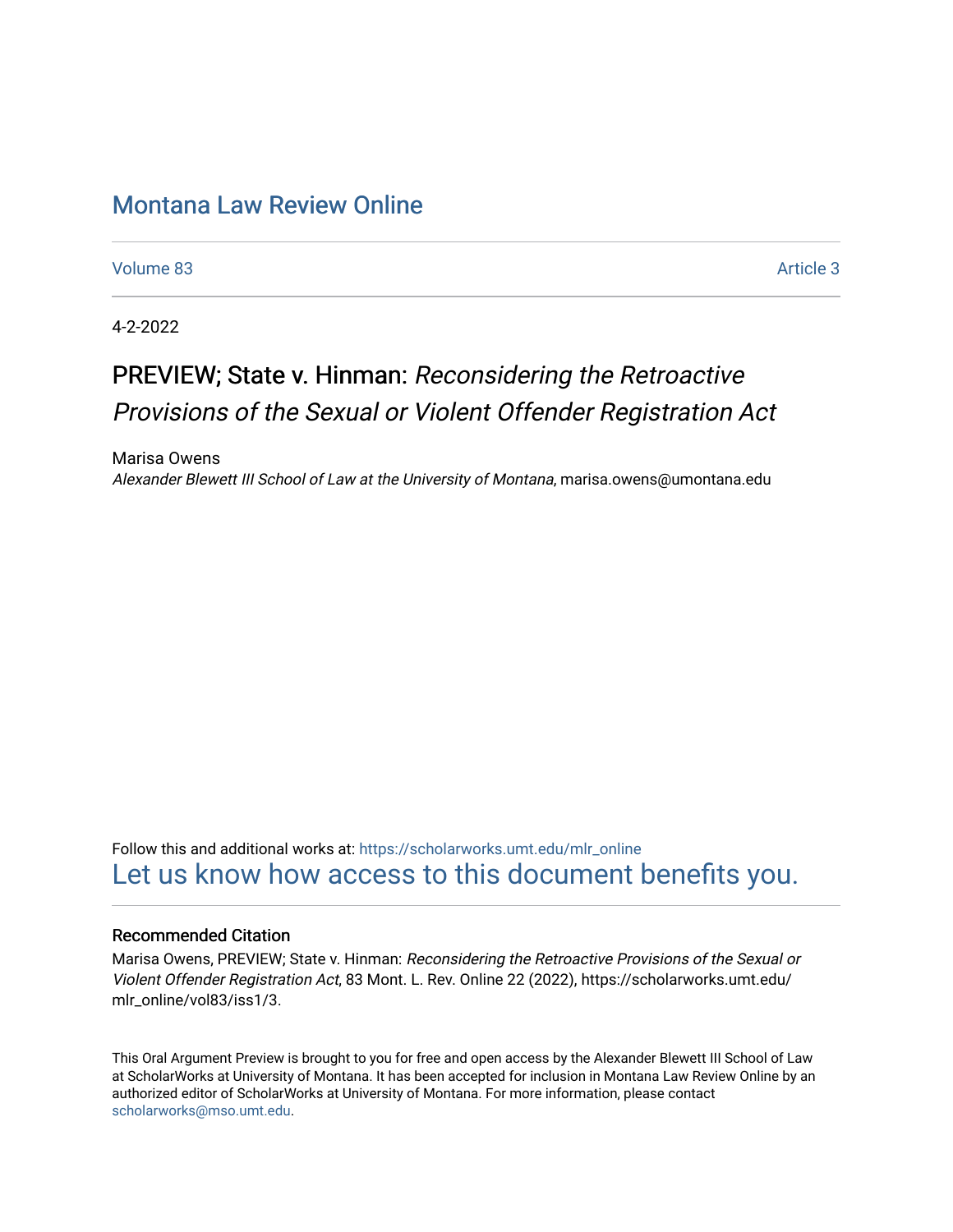## **PREVIEW; State v. Hinman:** *Reconsidering the Retroactive Provisions of the Sexual or Violent Offender Registration Act*

## **Marisa Owens**\*

The Montana Supreme Court will hear oral argument in *State v. Hinman* on Friday, April 8, 2022, at 9:30 a.m. in the Courtroom of the Montana Supreme Court, Joseph P. Mazurek Justice Building, Helena, Montana. Chad Wright and Kristina L. Neal are expected to appear on behalf of defendant-appellant, Richard Denver Hinman. Austin Knudsen and Eileen Joyce are expected to appear on behalf of plaintiff-appellee, the State of Montana.

#### **I. INTRODUCTION**

Richard Denver Hinman appeals from his conviction under Montana Code Annotated § 46-23-507, failure to register as a sex offender, in the Second Judicial District Court, Silver Bow County.<sup>1</sup> The Montana Supreme Court will review: (i) whether the retroactive application of the Sexual Offender Registry Act ("SORA") has a punitive effect violating the *ex post facto* clause found at Article II, Section 31 of the Montana Constitution;<sup>2</sup> (ii) whether the lifetime registration requirement of the SORA violates Mr. Hinman's due process rights;<sup>3</sup> and (iii) whether the SORA deprives Mr. Hinman of his civil rights under Article II, Section 28 of the Montana Constitution.<sup>4</sup> This Preview limits its focus to the first issue. For the reasons discussed below, the Court will likely find the amended SORA is a violation of the *ex post facto* clause of the Montana Constitution.

<sup>\*</sup> J.D. Candidate, Alexander Blewett III School of Law at the University of Montana, Class of 2023.

<sup>1</sup> Brief of Appellant at 1, *State v. Hinman*, No. DA 221-0197 (Mont. Sept. 15, 2021), https://perma.cc/X2EF-AW46; Brief of Appellee at 1, 11 n.1, *State v. Hinman*, No. DA 221-0197 (Mont. Nov. 30, 2021), https://perma.cc/L4RW-LENH.

<sup>2</sup> Brief of Appellant, *supra* note 1, at 6.

<sup>3</sup> *Id.* at 17.

<sup>4</sup> *Id.* at 19.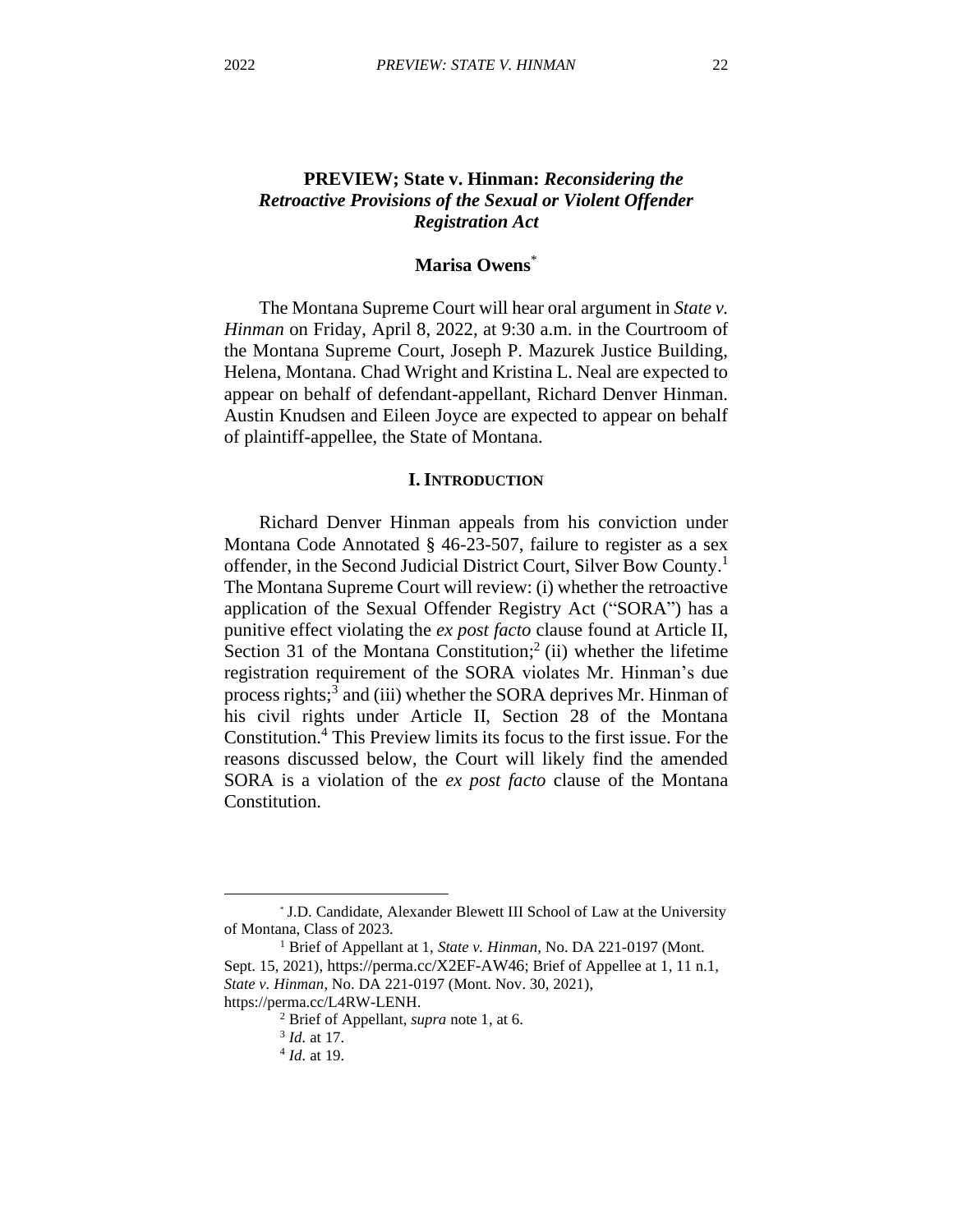#### **II. FACTUAL AND PROCEDURAL BACKGROUND**

Hinman was convicted of felony sexual assault and sentenced to prison in 1994.<sup>5</sup> He was discharged from prison six years later.<sup>6</sup> Under the SORA, Hinman was required to register as a sexual offender. <sup>7</sup> As a level two sex offender, <sup>8</sup> Hinman must submit a registration verification form biannually to the Department of Justice. <sup>9</sup> Hinman changed his residence and failed to return his registration verification form in 2019.<sup>10</sup> The Department of Justice notified law enforcement of Hinman's noncompliance. <sup>11</sup> The Silver Bow County Attorney's Office charged Hinman for failing to register as a sexual offender under Montana Code Annotated § 46- 23-507.<sup>12</sup>

In the district court, Hinman filed a motion to dismiss, arguing that the retroactive application of the SORA violates the *ex post facto* clauses of the United States and Montana Constitutions.<sup>13</sup> Before a plea hearing, the State argued that the Montana Supreme Court had already upheld the retroactive application of the SORA.<sup>14</sup> The district court agreed, denying Hinman's motion.<sup>15</sup> Hinman plead guilty while reserving his right to appeal the denial of his motion to dismiss.<sup>16</sup> The district court sentenced Hinman to four years, all suspended.<sup>17</sup> Hinman appealed.<sup>18</sup>

Hinman's counsel filed a motion to withdraw as counsel of record after determining that any issue raised on appeal would be

<sup>16</sup> Brief of Appellee, *supra* note 1, at 3.

<sup>5</sup> *Id.* at 1.

<sup>6</sup> *Id.* at 3.

<sup>7</sup> Brief of Appellee, *supra* note 1, at 2.

<sup>8</sup> *Id.*

<sup>&</sup>lt;sup>9</sup> MONT. CODE ANN. § 46-23-504(6)(a)(ii) (2021). Hinman was charged with failing to register under Montana Code Annotated § 46-23-507 (2017); however, SORA has not been amended in a way that affects Hinman. Accordingly, this Preview discusses the 2021 SORA currently in effect. *See* Brief of Appellant, *supra* note 1, at 11 n.1.

<sup>10</sup> Brief of Appellant, *supra* note 1, at 2–3.

<sup>11</sup> Brief of Appellee, *supra* note 1, at 2.

<sup>12</sup> *Id.* at 3, 11 n.1.

<sup>13</sup> Brief of Appellant, *supra* note 1, at 3.

<sup>14</sup> *Id.* at 4.

<sup>15</sup> *Id.*

<sup>17</sup> *Id.* at 1–2.

<sup>18</sup> Notice of Appeal, *State v. Hinman*, No. DA 20-0197 (Mont. Apr. 4, 2020), https://perma.cc/PUV6-H6PU.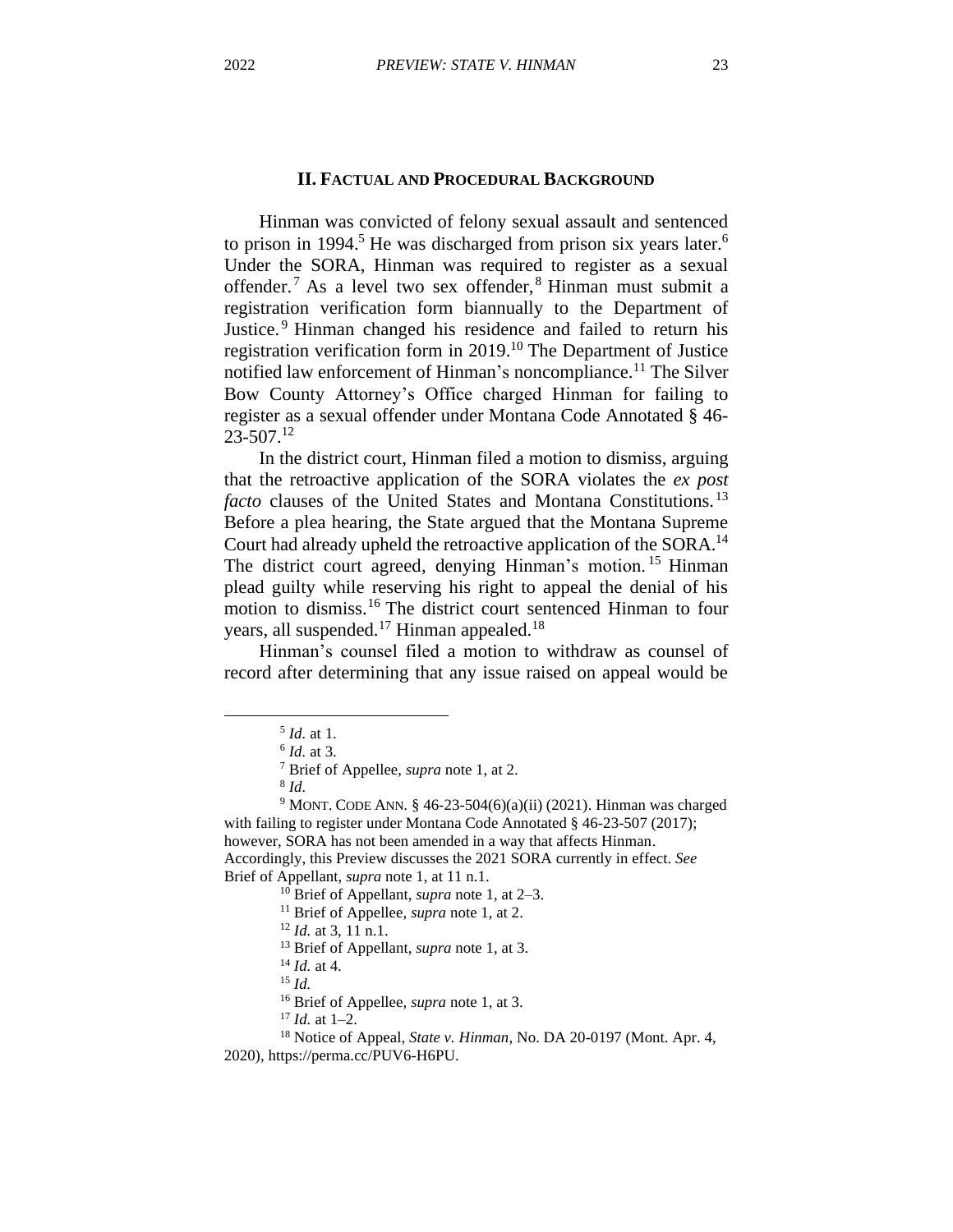frivolous or wholly without merit.<sup>19</sup> The motion accompanied a mandatory brief<sup>20</sup> pursuant to *Anders v. California*<sup>21</sup> identifying issues that "arguably support an appeal."<sup>22</sup> Counsel recommended the Montana Supreme Court revisit its decision in *State v. Mount*, 23 upholding the SORA's retroactive application.<sup>24</sup> On August 17, 2021, the Montana Supreme Court denied the motion. <sup>25</sup> It concluded that "a nonfrivolous issue exists as to whether this Court should reconsider [its] determination in [*Mount*] upholding the retroactive provision of the Sexual or Violent Offender Registration Act."<sup>26</sup>

#### *A. The Original SORA*

The Montana Legislature enacted the SORA on July 1, 1989.<sup>27</sup> The law required convicted sex offenders to register with local law enforcement within fourteen days of entering a county.<sup>28</sup> Sexual offenders had the duty to inform law enforcement of any residence changes within ten days. <sup>29</sup> A sexual offender was required to register for ten years after their conviction if they were not imprisoned or ten years after release from prison.<sup>30</sup> Provided the sexual offender did not commit another sexual offense within those ten years, the duty to register automatically terminated.<sup>31</sup> A sexual offender who knowingly failed to register was subject to at least 90 days imprisonment, a fine that could not exceed \$250, or both.<sup>32</sup>

<sup>19</sup> Motion to Withdraw as Counsel of Record, *State v. Hinman*, No. DA 221-0197 (Mont. July 12, 2021), https://perma.cc/2FKH-SP3W.

<sup>20</sup> MONT. CODE ANN. § 46-8-103(2) (2021).

<sup>21</sup> 386 U.S. 738 (1967).

<sup>22</sup> *Anders* Brief of Appellant at 5, *State v. Hinman*, No. DA-221-0197 (Mont. July 12, 2021), https://perma.cc/H85V-TPZ2.

<sup>23</sup> 78 P.3d 829 (Mont. 2003).

<sup>24</sup> *Anders* Brief of Appellant, *supra* note 22, at 5–9.

<sup>25</sup> In the Supreme Court of The State of Montana, *State v. Hinman*, No.

DA-221-0197 (Mont. Aug. 17, 2021), https://perma.cc/7MQY-TA7F.

<sup>26</sup> *Id.*

<sup>27</sup> Sexual Offender Registration Act, S.B. 84, 51st Leg. (Mont. 1989) (in effect when Hinman plead guilty to felony sexual assault in 1994).

<sup>28</sup> MONT. CODE ANN. § 46-23-504 (1989).

<sup>29</sup> *Id.* at § 46-23-505.

<sup>30</sup> *Id.* at § 46-23-506(1).

<sup>31</sup> *Id.* at § 46-23-504(2).

<sup>32</sup> *Id.* at § 46-23-507.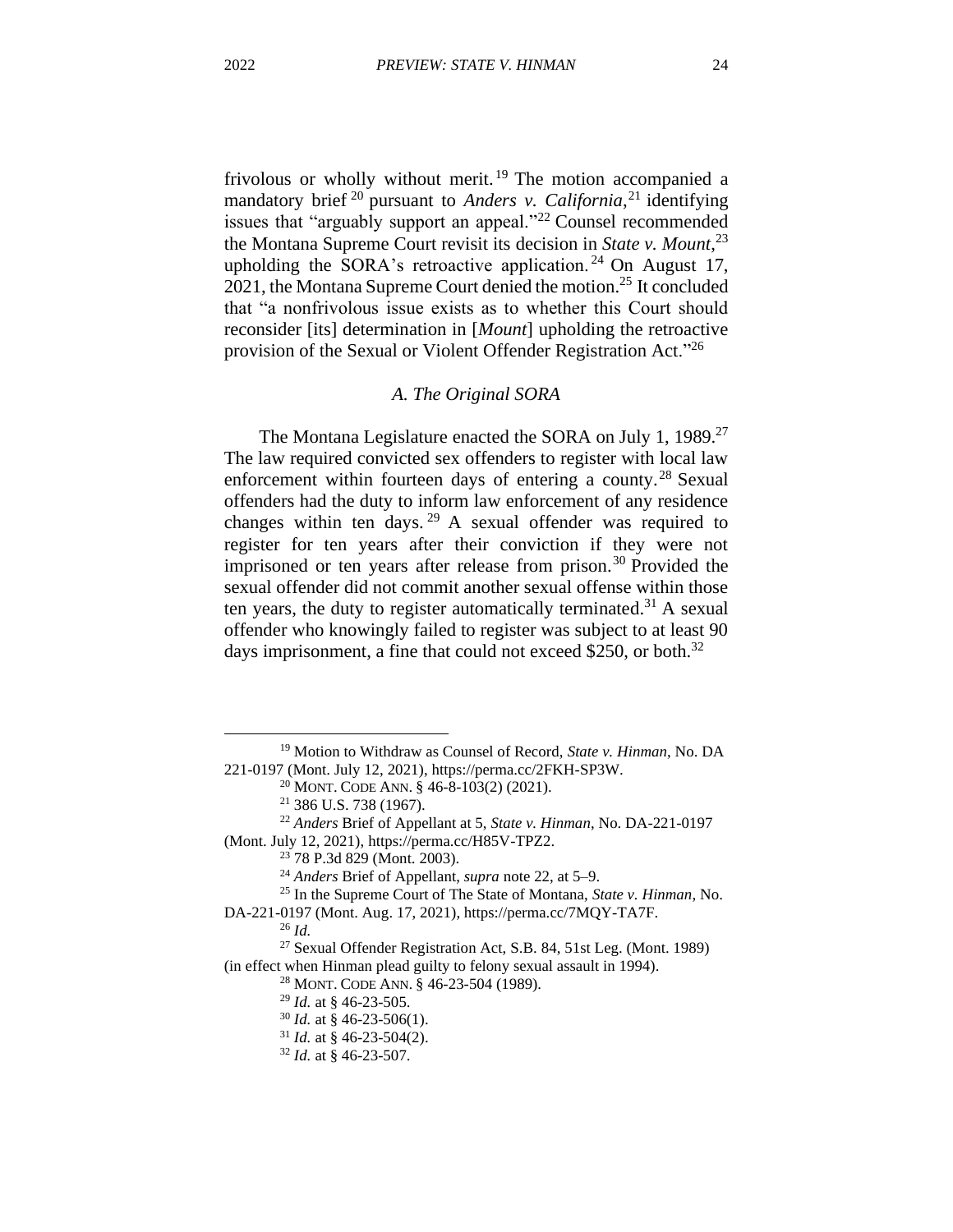## *B. State v. Mount*

Robert Mount was convicted of sexual intercourse without consent in 1984 and released from prison in 1996.<sup>33</sup> The Montana Legislature amended the SORA in 1995, changing the registration period for offenders from ten years to a lifetime.<sup>34</sup> Offenders could petition for removal from the registry after ten years if they met specific requirements, such as showing they have abided by the laws and "that relief from registration is in the best interest of society" and no longer "necessary for public protection."<sup>35</sup> The SORA was amended again in 1997<sup>36</sup> to retroactively apply to offenders "sentenced or who are in custody or under the supervision of the department of corrections on or after July 1, 1989."<sup>37</sup> Mount was charged in 2000 for failing to register as an offender.<sup>38</sup> Mount argued that the amendments to the SORA were "*ex post facto* because it subjected him to enhanced punishment based on his prior conviction." <sup>39</sup> In 2003, the Montana Supreme Court reviewed Mount's claim in *State v. Mount*. 40

#### *1. Ex Post Facto Clause*

The Montana Supreme Court determined the SORA's requirements were not retroactive punishment prohibited by the *ex post facto* clauses of the United States and Montana Constitutions. 41 Lockstep with the United States Supreme Court's analysis in *Smith v. Doe*, <sup>42</sup> the Montana Supreme Court first determined the legislature's intent for enacting the law.<sup>43</sup> The Court must "ascertain whether the legislature meant the statute to establish 'civil'

<sup>33</sup> State v. Mount, 78 P.3d 829, 832 (2003).

<sup>34</sup> MONT. CODE ANN. § 46-23-506(1) (1995).

<sup>35</sup> *Id.* at § 46-23-506(2).

<sup>&</sup>lt;sup>36</sup> The amendment created individualized assessments to determine the offender's risk of recidivism from low, moderate, or high and designate the offender as level one, level two, or level three, respectively. MONT. CODE ANN. § 46-23-509 (1997).

<sup>37</sup> *Mount*, 78 P.3d at 832.

<sup>38</sup> *Id.*

<sup>39</sup> *Id.* at 833.

<sup>40</sup> *Id.* at 829.

<sup>41</sup> *Id.* at 835.

<sup>42</sup> 538 U.S. 84 (2003).

<sup>43</sup> *Mount*, 78 P.3d at 835.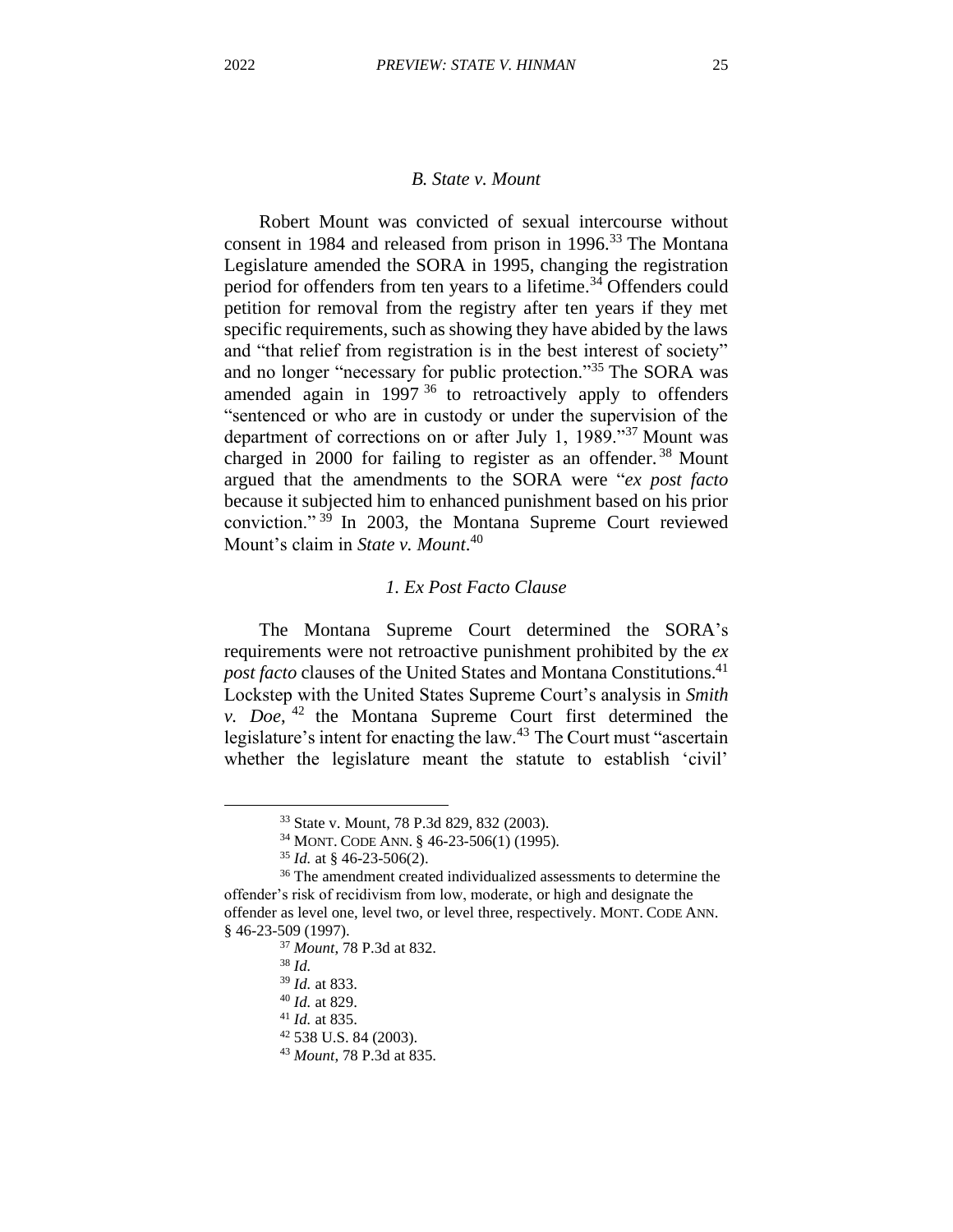proceedings." <sup>44</sup> The Court gives deference to the "legislature's stated intent;"<sup>45</sup> therefore, only upon serious proof of the contrary will the Court override the legislature's intent "and transform what has been denominated a civil remedy into a criminal penalty."<sup>46</sup>

To determine intent, the Court looks to the law's declared purpose and structure. <sup>47</sup> If the Court finds either the purpose or structure to be punitive, the analysis ends. $48$  However, if neither are punitive, the law intends "to enact a civil regulatory scheme."<sup>49</sup> In *Mount*, the Court found the primary purpose of the law was "to provide parents with information necessary to protect themselves and their vulnerable children and to provide law enforcement with information necessary to track a class of offenders who have a high propensity for recidivism."<sup>50</sup>

The next step of the analysis is to determine the effect of the law.<sup>51</sup> The Montana Supreme Court applied the same factors the United States Supreme Court applied in *Smith*, <sup>52</sup> known as the *Mendoza-Martinez* factors<sup>53</sup>:

(1) whether the law imposes an affirmative restraint or disability; (2) the historical treatment of the law; (3) a finding of scienter; (4) whether the law was traditionally aimed at punishment; (5) whether the law applies to criminal behavior; (6) whether the law has a nonpunitive purpose; and

(7) the excessiveness of the law in application.<sup>54</sup>

If the totality of the factors results in a nonpunitive effect, the law is constitutional. 55

In *Mount*: (1) The Court found that the SORA had an indirect restraint imposed on Mount, he had to appear in person once, there was no restraint on where he lived, and could petition the Court after ten years for relief, <sup>56</sup> (2) the stigma from registering as a sex

<sup>48</sup> *Id*.

<sup>44</sup> *Smith*, 538 U.S. 84, 92 (quoting Kansas v. Hendricks, 521 U.S. 346, 361 (1997)).

<sup>45</sup> *Smith*, 538 U.S. at 92 (quoting *Kansas*, 521 U.S. at 361).

<sup>46</sup> *Id*. (quoting Hudson v. United States, 522 U.S. 93, 100 (1997)).

<sup>47</sup> *Mount*, 78 P.3d at 835.

<sup>49</sup> *Id*.

<sup>50</sup> *Id*. at 838.

<sup>51</sup> *Id*. at 835 (citing Smith v. Doe, 538 U.S. 84, 92–93 (2003)).

<sup>52</sup> *Id.* (citing *Smith*, 538 U.S. at 97).

<sup>53</sup> Kennedy v. Mendoza-Martinez, 372 U.S. 144 (1963).

<sup>54</sup> *Mount*, 78 P.3d at 835 (citing *Smith*, 538 U.S. at 97).

<sup>55</sup> *Id.* at 835–36 (citing *Smith*, 538 U.S. at 97).

<sup>56</sup> *Id*. at 837–38.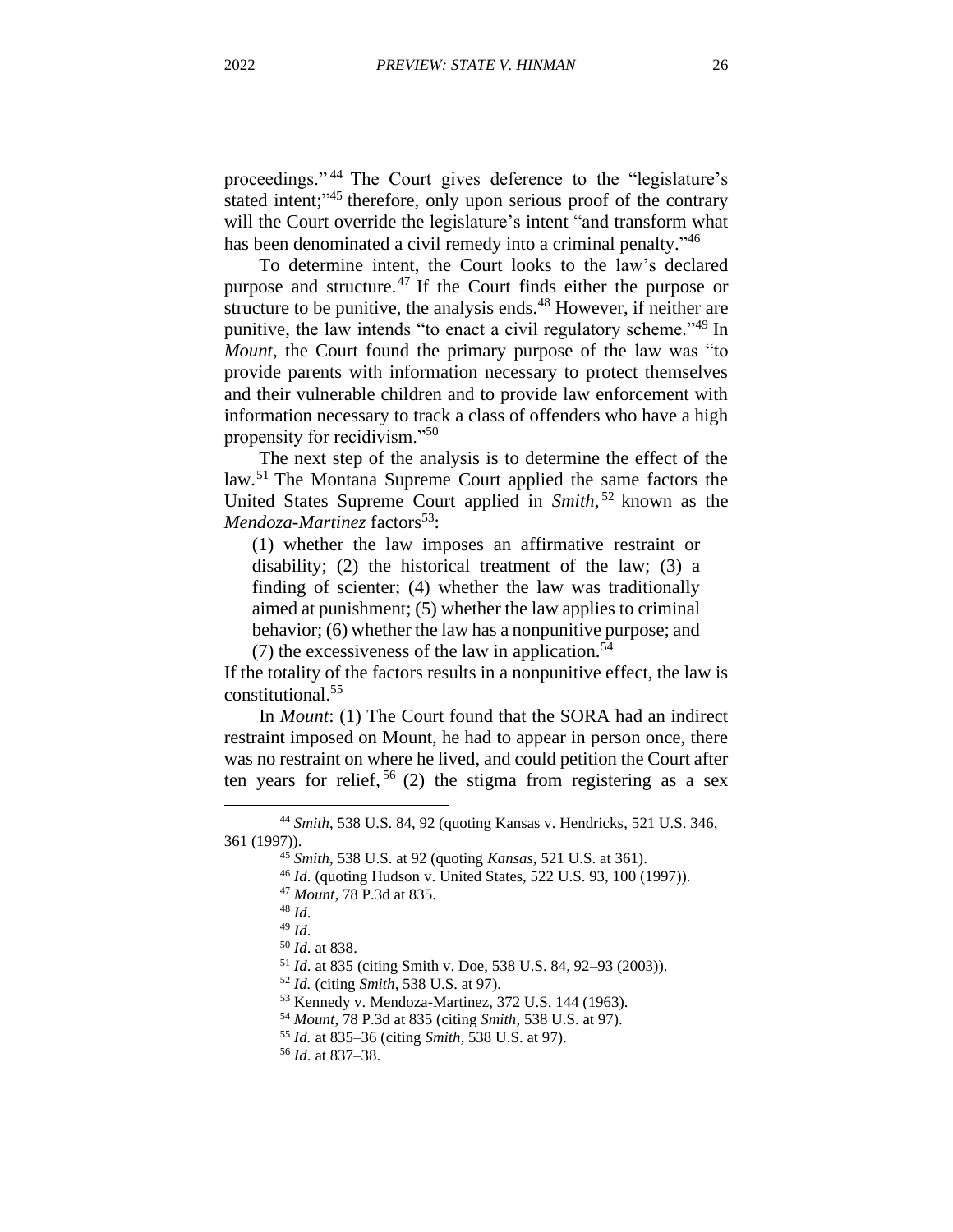offender is not from "public shaming," rather, the embarrassment Mount experiences is from his sexual offense and does not constitute historical shaming punishments,  $57$  (3) the charge of failing to register is a separate crime from the previous sexual offense,<sup>58</sup> (4) the incidental effect of deterrence "does not . . . implicate punishment, as long as the law is reasonably related to the law's purpose,"<sup>59</sup> (5) Mount is being punished for failing to register, a new offense,  $60$  (6) Mount conceded a nonpunitive purpose existed,  $61$  and (7) the SORA is "tailored to disclose only necessary information" limited to the individual level of the offender.<sup>62</sup> Further, although Mount was registered for life, he may petition for relief.<sup>63</sup> The Court held the SORA was nonpunitive in effect because none of the *Mendoza-Martinez* factors were met; therefore, the SORA was upheld as not violating the *ex post facto* clauses of the United States and Montana Constitutions.<sup>64</sup>

## *2. Dissent*

Justice Leaphart agreed with the reasoning of Justices Stevens, Ginsberg, and Breyer in *Smith*. <sup>65</sup> Justice Stevens recognized that the "unique consequences imposed by the registration requirement are punitive in that they share three characteristics, which in the aggregate are not present in any civil sanction." <sup>66</sup> The three characteristics are that "[t]he sanctions (1) constitute a severe deprivation of the offender's liberty, (2) are imposed on everyone who is convicted of a relevant criminal offense, and (3) are imposed only on those criminals."<sup>67</sup> Justice Leaphart reasoned that because failure to register is not imposed on anyone other than persons who commit a criminal offense and because the requirements "severely

<sup>57</sup> *Id.* at 838.

<sup>58</sup> *Id.* at 839.

<sup>59</sup> *Id.* (citing *Smith*, 538 U.S. at 102).

<sup>60</sup> *Id.* at 839–40.

<sup>61</sup> *Id.* at 840.

<sup>62</sup> *Id.*

<sup>63</sup> *Id.*

<sup>64</sup> *Id.* at 841.

<sup>65</sup> *Id.* at 842 (Leaphart, J., dissenting) (citing Smith v. Doe, 538 U.S. 84 (2003)).

<sup>66</sup> *Id.* (citing *Smith*, 538 U.S. at 112 (Stevens, J., dissenting)).

<sup>67</sup> *Id.* (quoting *Smith*, 538 U.S. at 112 (Stevens, J., dissenting)).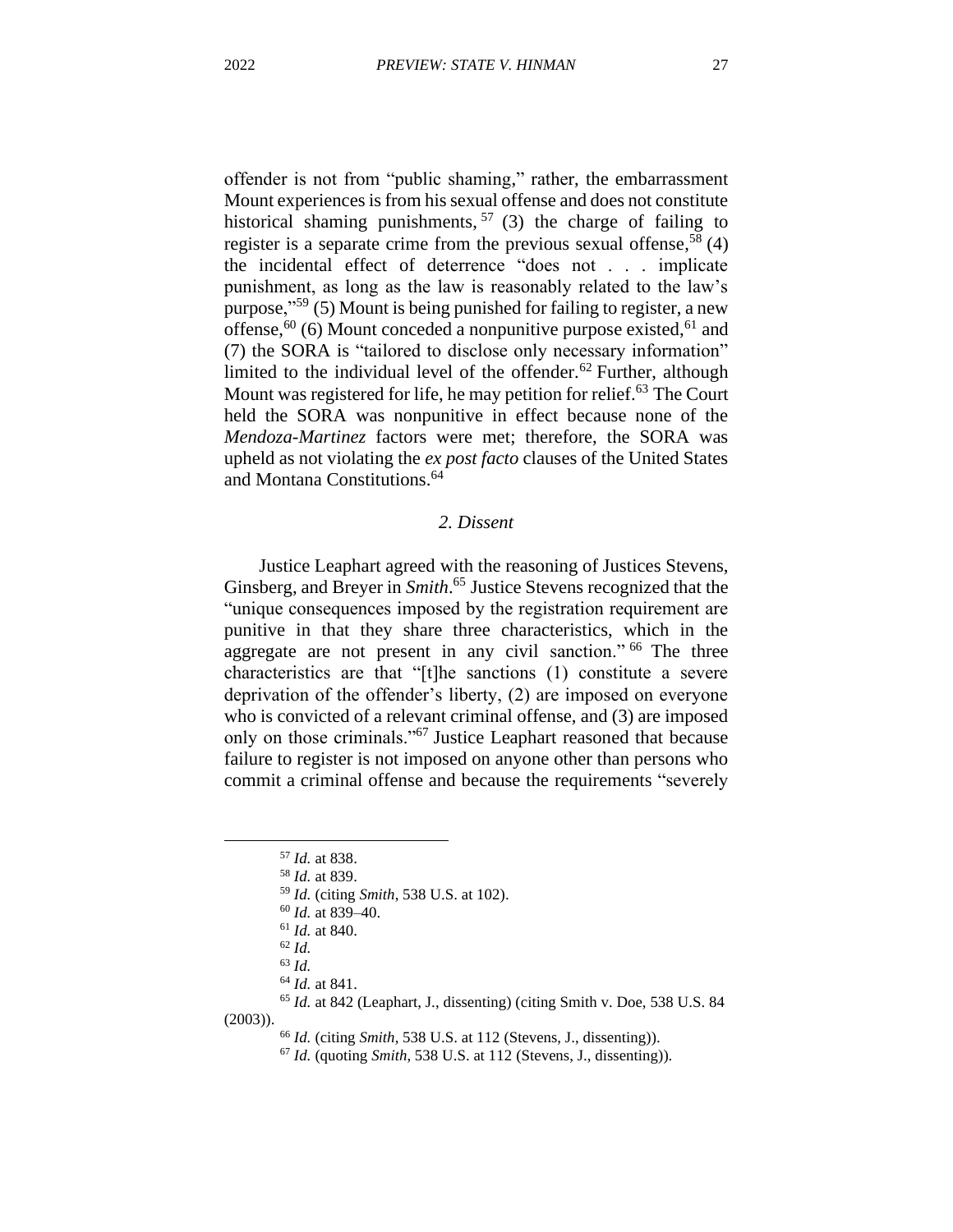impairs a person's liberty," the SORA is punishment.<sup>68</sup> Thus, Justice Leaphart determined that the retroactive application of the SORA violated the *ex post facto* clause.<sup>69</sup>

## *C. The Current SORA*

There have been amendments to the SORA since the Court heard *Mount*. The Department of Justice mails a verification form to level one offenders and violent offenders every year; every 180 days for a level two offender; and every 90 days for a level three offender.<sup>70</sup> The form requires the offender's notarized signature and the form must be returned *in person* to the registration agency within ten days after receipt.<sup>71</sup> When returning the form offenders are required to take a new photograph.<sup>72</sup>

The SORA now requires that offenders must provide a DNA sample; their name and aliases; social security number; resident information; place of employment; the name and address of any school offender attends; driver's license number; "description and license number of any motor vehicle owned or operated by the offender"; and all social media screen names and email addresses.<sup>73</sup> The amount of information disseminated to the public is determined by the offender's risk level.<sup>74</sup>

Although sex offenders must register for life, regardless of their level,<sup>75</sup> a level one sex offender may petition for relief after ten years of registration, and a level two offender<sup>76</sup> may petition after twenty-five years of registration.<sup>77</sup> The court may grant the offender's petition upon finding "the offender has remained a lawabiding citizen" and "continued registration is not necessary for public protection and that relief from registration is in the best

<sup>68</sup> *Id.* (quoting *Smith*, 538 U.S. at 112 (Stevens, J., dissenting)).

<sup>69</sup> *Id.*

<sup>70</sup> MONT. CODE ANN. § 46-23-504(6) (2021).

<sup>71</sup> *Id.*

<sup>72</sup> *Id.*

<sup>73</sup> *Id.* at § 46-23-504(3).

<sup>74</sup> *Id.* at § 46-23-508.

<sup>75</sup> *Id.* at § 46-23-506.

<sup>&</sup>lt;sup>76</sup> A level two offender may complete a treatment program and petition the court for a change in the offender's risk level designation "if the court finds by clear and convincing evidence that the offender's risk of committing a repeat sexual offense has changed since the time sentence was imposed." *Id.* at § 46- 23-509(3).

<sup>77</sup> *Id.* at § 46-23-506(3).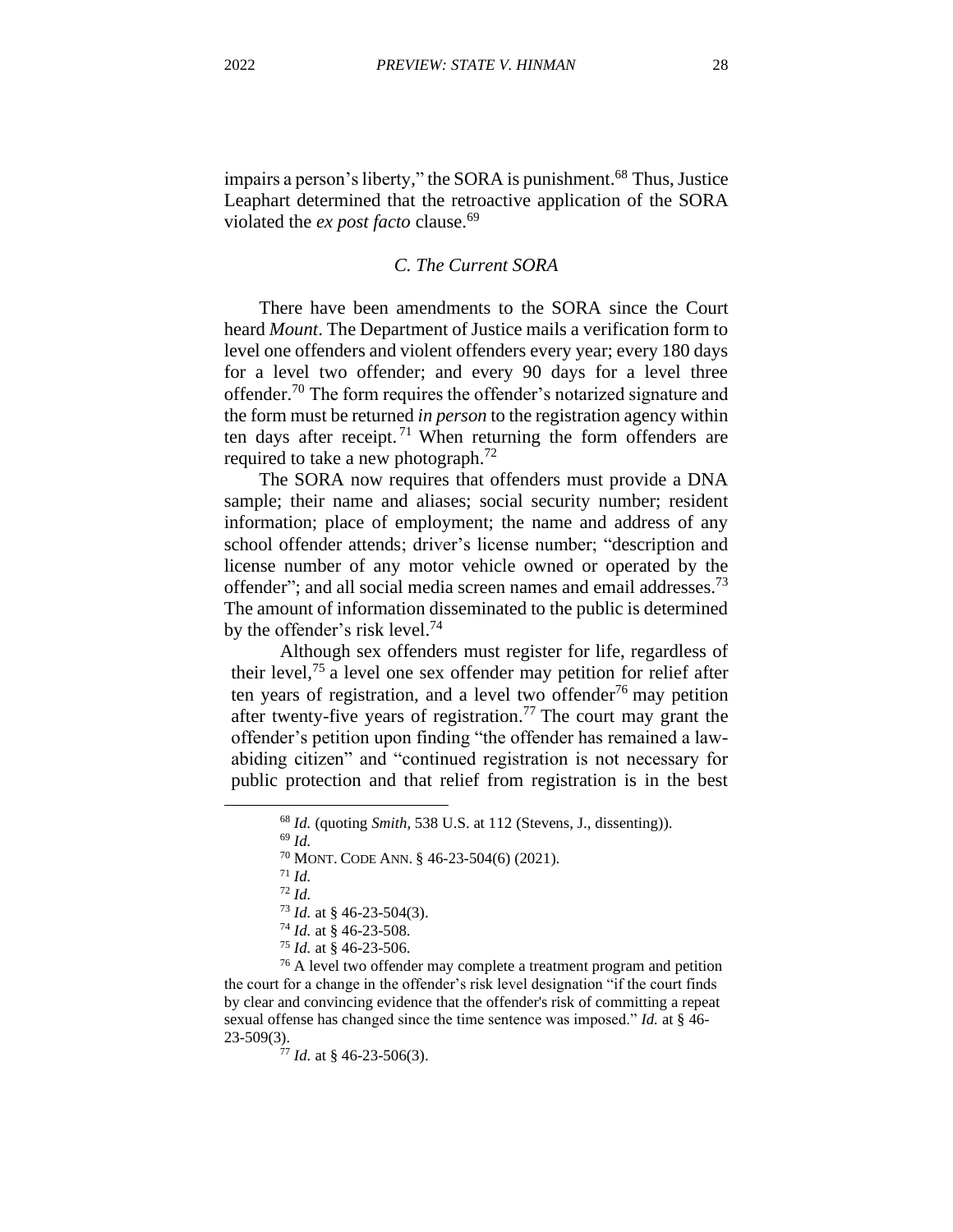interest of society."<sup>78</sup> Notably, Montana Code Annotated § 46-23- 506 was amended in  $2021^{79}$  to reflect the Montana Supreme Court's holding in *State v. Sedler*. <sup>80</sup> In *Sedler*, the Court held the requirement that a violent offender had to register for ten years then petition for removal unfairly extended the maximum time that a violent offender must be on the registry, the Court found this violated substantive due process rights. $81$  The Court distinguished the difference between the petition process for violent offenders from that of sex offenders. The requirement violent offenders register for ten years was ministerial and "vastly different than the judicial determination requiring discretionary considerations that appl[y] to [sexual] offenders [who are] required to register for life."<sup>82</sup> Montana Code Annotated § 46-23-506 now reflects violent offenders are automatically removed from the registry after ten years if they complied with the requirements over that period.<sup>83</sup>

## **III. SUMMARY OF THE ARGUMENTS**

#### *A. Appellant's Argument*

Hinman argues the Amended SORA has a punitive effect; therefore, the retroactive application violates the Montana Constitution.<sup>84</sup> First, to support his argument that the SORA is punitive, Hinman points to other states who have determined their registration requirements violated state constitutional prohibitions against *ex post facto* laws.<sup>85</sup> Hinman notes the Supreme Court of Alaska held the retroactive application of the SORA violated the *ex post facto* clause of the Alaska Constitution even though it was Alaska's SORA that was reviewed and held federally constitutional in *Smith*. <sup>86</sup> Hinman states the Alaska Supreme Court's holding "significantly narrows and undercuts" *Smith*. <sup>87</sup> Hinman discusses that Indiana found its retroactive application of the SORA was

<sup>78</sup> *Id.*

<sup>79</sup> H.B. 91, 67th Leg. (Mont. 2021).

<sup>80</sup> 473 P.3d 406 (Mont. 2020).

<sup>81</sup> *Id.* at 409.

<sup>82</sup> *Id.*

<sup>83</sup> MONT. CODE ANN. § 46-23-506(2) (2021).

<sup>84</sup> Brief of Appellant, *supra* note 1, at 6.

<sup>85</sup> *Id.* at 9.

<sup>86</sup> *Id.* (citing Doe v. Alaska, 189 P.3d 999 (Alaska 2008)).

<sup>87</sup> *Id.*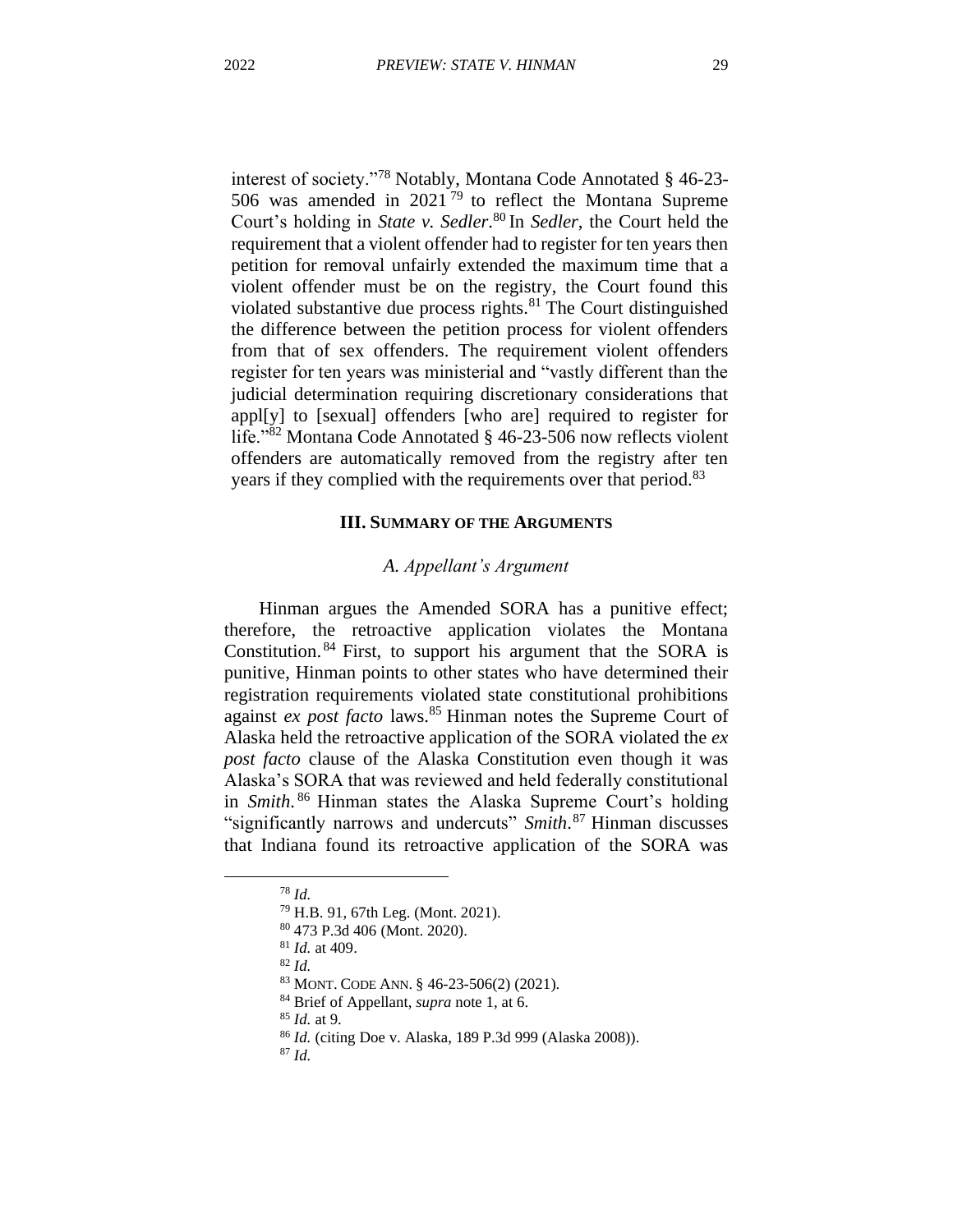unconstitutional even when applying the federal test from *Smith*. 88 The Supreme Judicial Court of Maine distinguished its SORA from Alaska's: Maine's law required the offender to verify information in-person while Alaska's did not.<sup>89</sup> Accordingly, the court held that Maine's version of the SORA was punitive, violating both state and federal constitutions.<sup>90</sup>

Next, Hinman claims the amendments to Montana's SORA should change the Court's determination of the SORA's effect.<sup>91</sup> Since *Mount*, the SORA has been amended to increase the information disseminated to the public.<sup>92</sup> The information compiled regarding the offender's private affairs has also substantially increased.<sup>93</sup> The requirements "go beyond general notification to the public and now incorporate law enforcement surveillance goals."<sup>94</sup> Additionally, the amendments to the SORA require more intrusion into the offender's life.<sup>95</sup> To conclude his argument, Hinman points to social data supporting registration requirements do not decrease recidivism or protect the community.<sup>96</sup> Instead, it creates an obstacle for offenders to reintegrate into society.<sup>97</sup>

#### *B. Appellee's Argument*

The State argues the retroactive application of the SORA is not an *ex post facto* violation.<sup>98</sup> The individualized assessment of sex offenders and the SORA's "emphasis on the risks to the community" demonstrate that the SORA is not a regulatory scheme intended to punish.<sup>99</sup>

First, the State claims the SORA is not excessive because an offender can petition to remove his registration requirement after a

<sup>88</sup> *Id*. (citing Wallace v. Indiana, 905 N.E.2d 371, 378 (Ind. 2009)).

<sup>89</sup> *Id*. (citing Maine v. Letalien, 85 A.2d 4, 26 (Me. 2009)).

<sup>90</sup> *Id*.

<sup>91</sup> *Id*. at 12.

<sup>92</sup> *Id*. at 12–13 (citing MONT. CODE ANN. § 46-23-508 (2017)).

<sup>93</sup> *Id*. at 13–14 (citing MONT. CODE ANN. § 46-23-504 (2021)).

<sup>94</sup> *Id*. at 14

<sup>95</sup> *Id*. at 14–15 (citing MONT. CODE ANN. § 46-23-504 (2003) and MONT. CODE ANN. § 46-23-504 (2017))

<sup>96</sup> *Id*. at 15–16 (citing Molly J. Walker Wilson, *The Expansion of Criminal Registries and the Illusion of Control*, 73 LA. L. REV. 509, 520 (2013)).

<sup>97</sup> *Id*. (citing Wilson, *supra* note 96, at 525).

<sup>98</sup> Brief of Appellee, *supra* note 1, at 17.

<sup>99</sup> *Id.* at 34.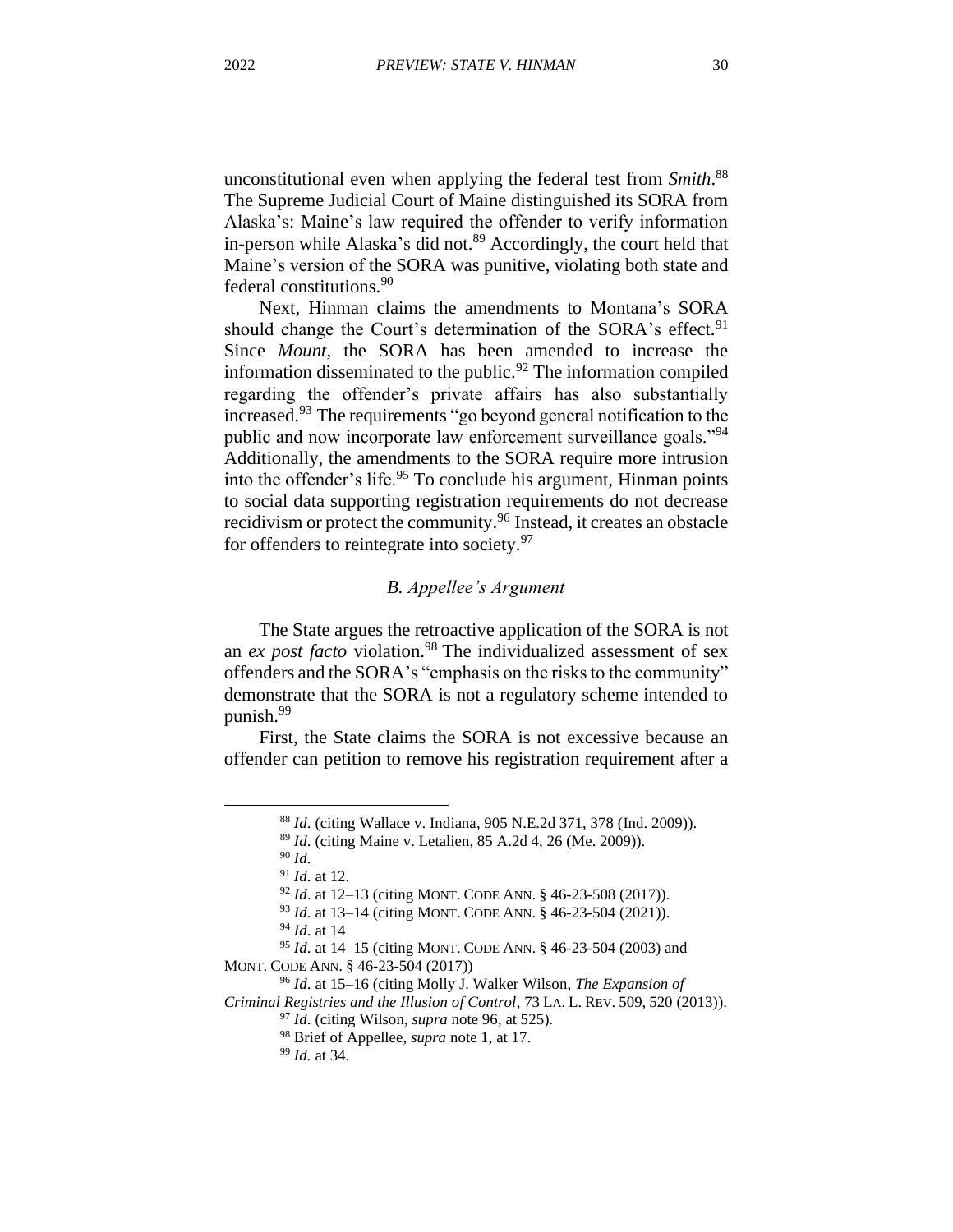certain period. <sup>100</sup> The State concedes the amount of information the offender is required to provide has increased since *Mount* but maintains the law is similar to the information required by Alaska in Smith.<sup>101</sup> The State asserts that Montana's individualized assessments of sex offenders determine the registration time and the amount of information disseminated; therefore, the SORA is not excessive. 102

Next, the State contends the SORA is not an affirmative restraint or disability on the offender. Although the offender is now required to appear in person,  $103$  the SORA does not restrict where the level one or two offender works or lives. <sup>104</sup> The burden of appearing one time a year for a level one offender, twice a year for a level two offender and four times a year for a level three offender does not affirmatively restrain or disable the offender.<sup>105</sup>

## **IV. ANALYSIS: THE COURT WILL LIKELY FIND THAT THE AMENDED SORA HAS A PUNITIVE EFFECT; THEREFORE, THE RETROACTIVE APPLICATION OF THE SORA IS AN EX POST FACTO VIOLATION, AND** *MOUNT* **SHOULD BE OVERTURNED.**

The Court will likely consider the *Mendoza-Martinez* factors to determine the totality of the factors is punitive in effect; thus, the law violates the *ex post facto* clause of the Montana Constitution and *Mount* should be overturned. 106

The Court will likely find the SORA imposes more of an affirmative disability on Hinman than Mount. In *Mount*, the Court stated Mount only had to appear in person once, to register initially.<sup>107</sup> Now, Hinman is required to return in person twice a year for at least twenty-five years before he may petition a court for

<sup>100</sup> *Id*. at 34–35.

<sup>101</sup> *Id*. at 35.

<sup>102</sup> *Id*. at 33 (citing MONT. CODE ANN. § 46-23-509 (2001), MONT. CODE ANN. § 46-23-509 (2021)).

<sup>103</sup> *Id*. at 36.

<sup>&</sup>lt;sup>104</sup> *Id.* (citing MONT. CODE ANN. § 45-5-513(6)(b) (2021), MONT. CODE ANN. § 46-23-509).

<sup>105</sup> *Id*.

<sup>106</sup> State v. Mount, 78 P.3d 829, 835 (Mont. 2003).

<sup>107</sup> *Id*. at 837.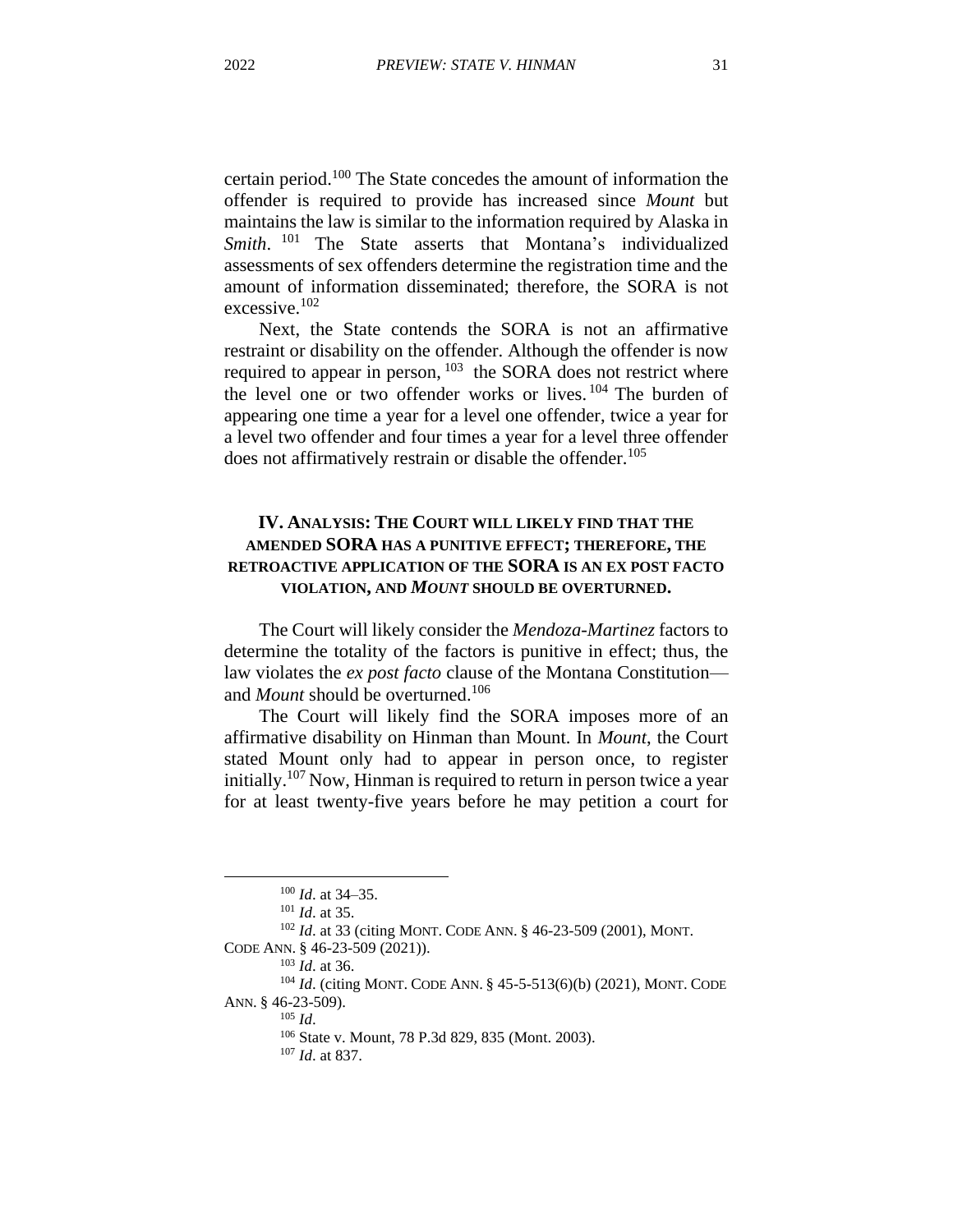relief.<sup>108</sup> Further, offenders on internet registries may suffer from limited housing and employment opportunities.<sup>109</sup>

When evaluating whether the law resembles historical punishments, the Court will likely find that the dissemination of offenders' information on the internet serves to inform the public. Alternatively, the Court may be persuaded by Justice Leaphart's dissent in *Mount*, postulating that the registry may also embarrass and "ostracize the convicts" bearing "resemblance to shaming punishments that were used . . . to disable offenders from living normally in the community."<sup>110</sup>

The Court will likely not find Hinman is being punished for his past offense. In *Mount*, the Court determined the defendant was not being punished for previous criminal behavior because failing to register is a separate offense. However, the Court may again be persuaded by Justice Leaphart's dissent because failing to register is only imposed on sexual and violent offenders and "severely impairs [the offender's] liberty," it *is* punishment for the past crime.<sup>111</sup>

The Court will likely find the information disseminated is excessive to the SORA's purpose of protecting the public.<sup>112</sup> The amount of information disseminated to the public has increased since *Mount*. <sup>113</sup> Although the offender's level determines the amount of information shared, level one offenders, who are deemed at low risk of reoffending,  $114$  now have their name, address, photograph, physical description, date of birth, and offense posted on the registry. The amended SORA is no longer "tailored to disclose only necessary information."<sup>115</sup>

Lastly, the Court will likely find the requirement that all offenders register for life is excessive. The SORA does not individualize the registration term based on the offender's risk level

<sup>108</sup> MONT. CODE ANN. § 46-23-504(6) (2021); MONT. CODE ANN. § 46- 23-506(3).

<sup>109</sup> Smith v. Doe, 538 U.S. 84, 109 (2003) (Souter, J., concurring).

<sup>110</sup> *Id*. (citing Toni M. Massaro, *Shame, Culture, and American* 

*Criminal Law*, 89 MICH. L. REV. 1880, 1913 (1991)).

<sup>111</sup> *Mount*, 78 P.3d at 842 (Leaphart, J., dissenting) (quoting *Smith*, 538 U.S. at 113 (Stevens, J., dissenting)).

<sup>112</sup> *Id.* at 840.

<sup>113</sup> MONT. CODE ANN. § 46-23-508 (2001); MONT. CODE ANN. § 46-23- 508 (2021).

<sup>114</sup> MONT. CODE ANN. § 46-23-509 (2021).

<sup>115</sup> *Mount*, 78 P.3d at 840.